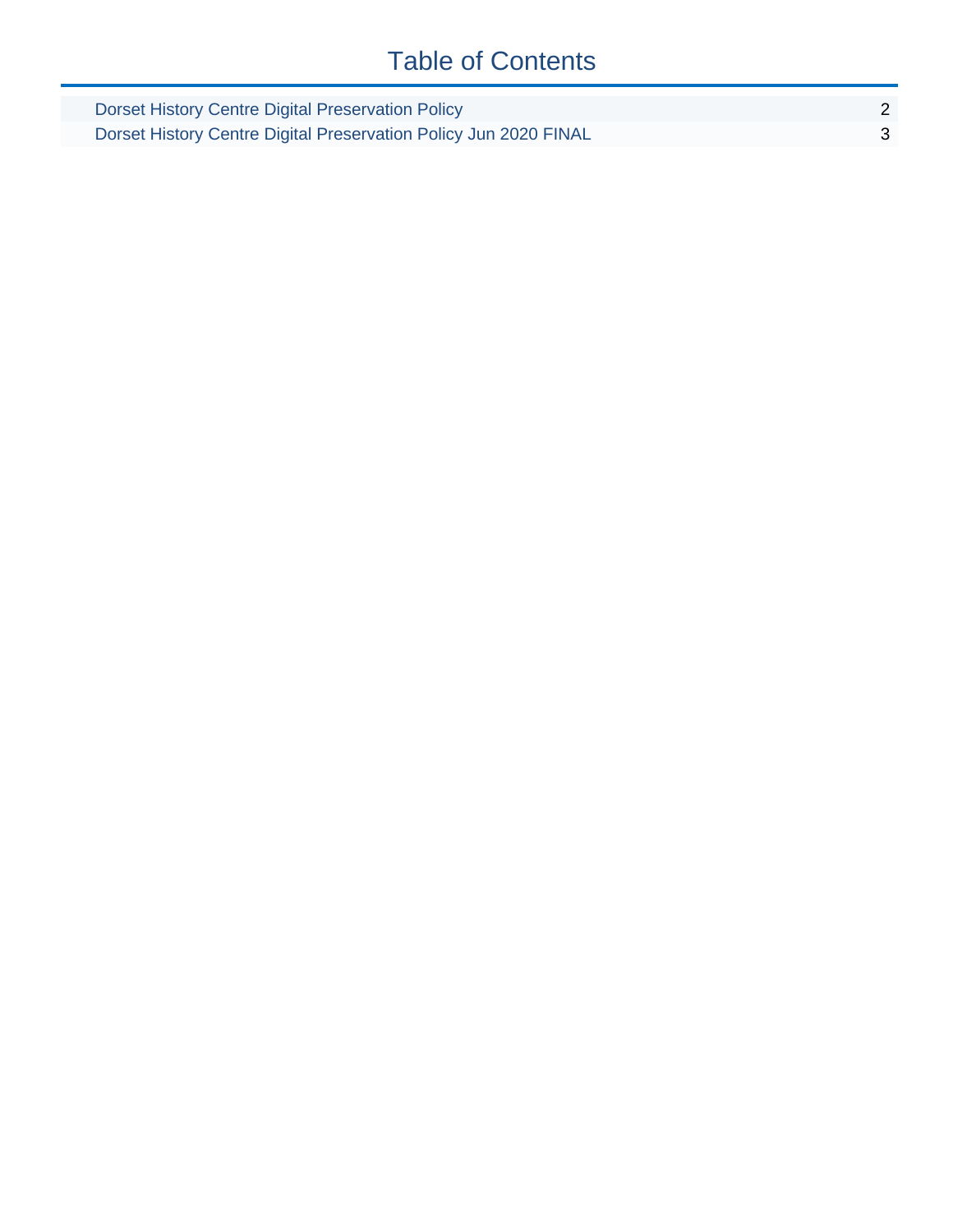<span id="page-1-0"></span>

# **Archives Digital Preservation Policy**

## **Policy Details**

| What is this policy for?                                          | The purpose of this policy is to affirm the Joint Archive Service's formal<br>commitment to address the challenges surrounding the indefinite preservation<br>and accessibility of the unique digital archives of Bournemouth, Dorset and<br>Poole. |
|-------------------------------------------------------------------|-----------------------------------------------------------------------------------------------------------------------------------------------------------------------------------------------------------------------------------------------------|
| Who does this policy<br>affect?                                   | Everyone with an interest in archives relating to Dorset.                                                                                                                                                                                           |
| Keywords                                                          | archives, Dorset History Centre, collections, digital preservation                                                                                                                                                                                  |
| Author                                                            | Sam Johnston, Service Manager for Archives, Dorset History Centre<br>archives@dorsetcouncil.gov.uk                                                                                                                                                  |
| <b>Dorset Council policy</b><br>adopted from                      | This policy applies across the Dorset Council and Bournemouth Christchurch<br>and Poole Council areas.                                                                                                                                              |
| Does this policy relate<br>to any laws?                           | No.                                                                                                                                                                                                                                                 |
| Is this policy linked to<br>any other Dorset<br>Council policies? | All policies relating to archives are available on the Dorset History Centre<br>website.                                                                                                                                                            |
| <b>Equality Impact</b><br>Assessment (EqIA)                       | An EQIA will be completed when the policy is next reviewed.                                                                                                                                                                                         |
| Other Impact<br>Assessments                                       | None                                                                                                                                                                                                                                                |

### **Status and Approvals**

| <b>Status</b>                                | Live                             | Version          | Current   |
|----------------------------------------------|----------------------------------|------------------|-----------|
| Last review date                             | June 2020                        | Next review date | June 2023 |
| Member/ Partnership<br><b>Board Approval</b> | Joint Archives Advisory<br>Board | Date approved    | 2020      |

The Joint Archives Service Digital Preservation Policy can be found on the Dorset History Centre [website.](https://www.dorsetcouncil.gov.uk/libraries-history-culture/dorset-history-centre/dorset-history-centre-pdfs/dorset-history-centre-digital-preservation-policy.pdf)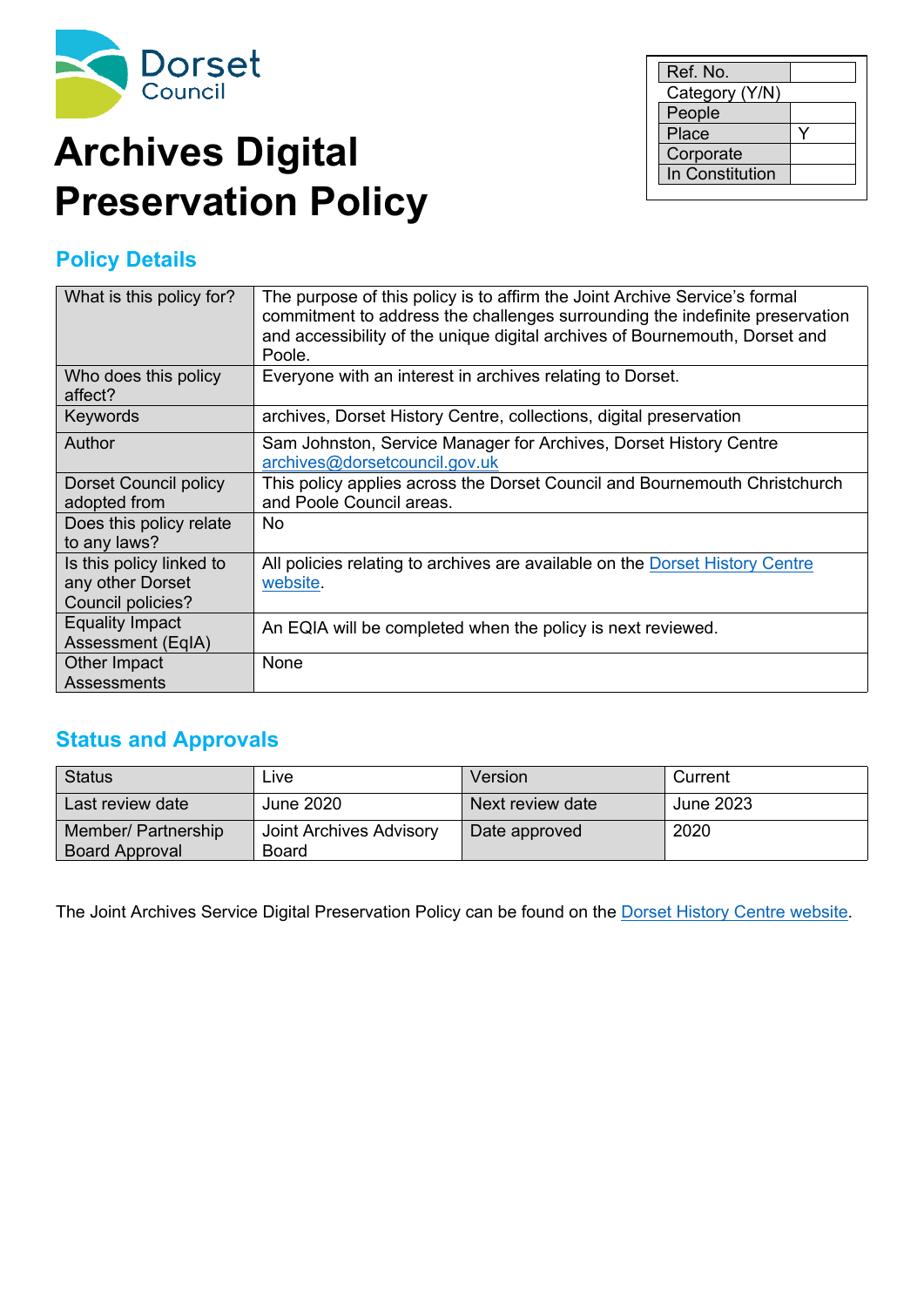DT1 1RP Dorset History Centre Bridport Road **Dorchester** 



June 2020

<span id="page-2-0"></span>**Digital**

**Policy**

**Preservation**

#### **Service Description**

The **Joint Archives Service** (JAS), based at **Dorset History Centre** (DHC) is operated on behalf of Bournemouth, Christchurch and Poole (BCP) Council, and Dorset Council. Partnership between the two authorities as delivered through the joint service sits at the heart of JAS activities and underwrites the protocols and processes by which DHC preserves material.

Archives are documents (hand-written, printed items, maps, plans, slides, postcards, photographs, audio-visual material, digital records and comparable items in diverse physical formats) from all dates. They are items that have been selected through a process of appraisal as being worthy of permanent preservation.

DHC is the sole local authority archive within the county with Accredited status as conferred by The National Archives.

#### **Vision and Mission**

DHC is the physical and virtual hub for the archival heritage of Bournemouth, Christchurch Dorset and Poole in both hard copy and digital formats. The JAS acquires, preserves and makes accessible the archives of Bournemouth, Christchurch, Dorset and Poole and so promote cultural, economic, educational and social well-being.

#### **1. Introduction**

- 1.1 The Code of Practice on Records Management issued by the Lord Chancellor under the Freedom of Information Act 2000 recommends that public bodies across the country introduce a strategy for the preservation of digital records to ensure that they can continue to be accessed and used and are resilient to future changes in technology.
- 1.2 The JAS acquires, preserves and makes accessible archives, records, local studies and literary material in any format for use by present and future generations. DHC makes these collections accessible to visitors as well as providing world-wide access online and through a range of off-site activities.
- 1.3 Digital preservation refers to the actions required to ensure the continued and reliable access to authentic digital records. Unlike paper and parchment records, active management is required throughout the record lifecycle to ensure the maintenance of the integrity, authenticity and accessibility of digital materials.
- 1.4 For legal compliance some corporate records need to be kept for up to 100 years but are not necessarily suitable for permanent preservation. Where these records are created digitally, earlier intervention is required to ensure they remain accessible and authentic for as long as they are needed. In this way, digital preservation activity can contribute to ensuring digital continuity.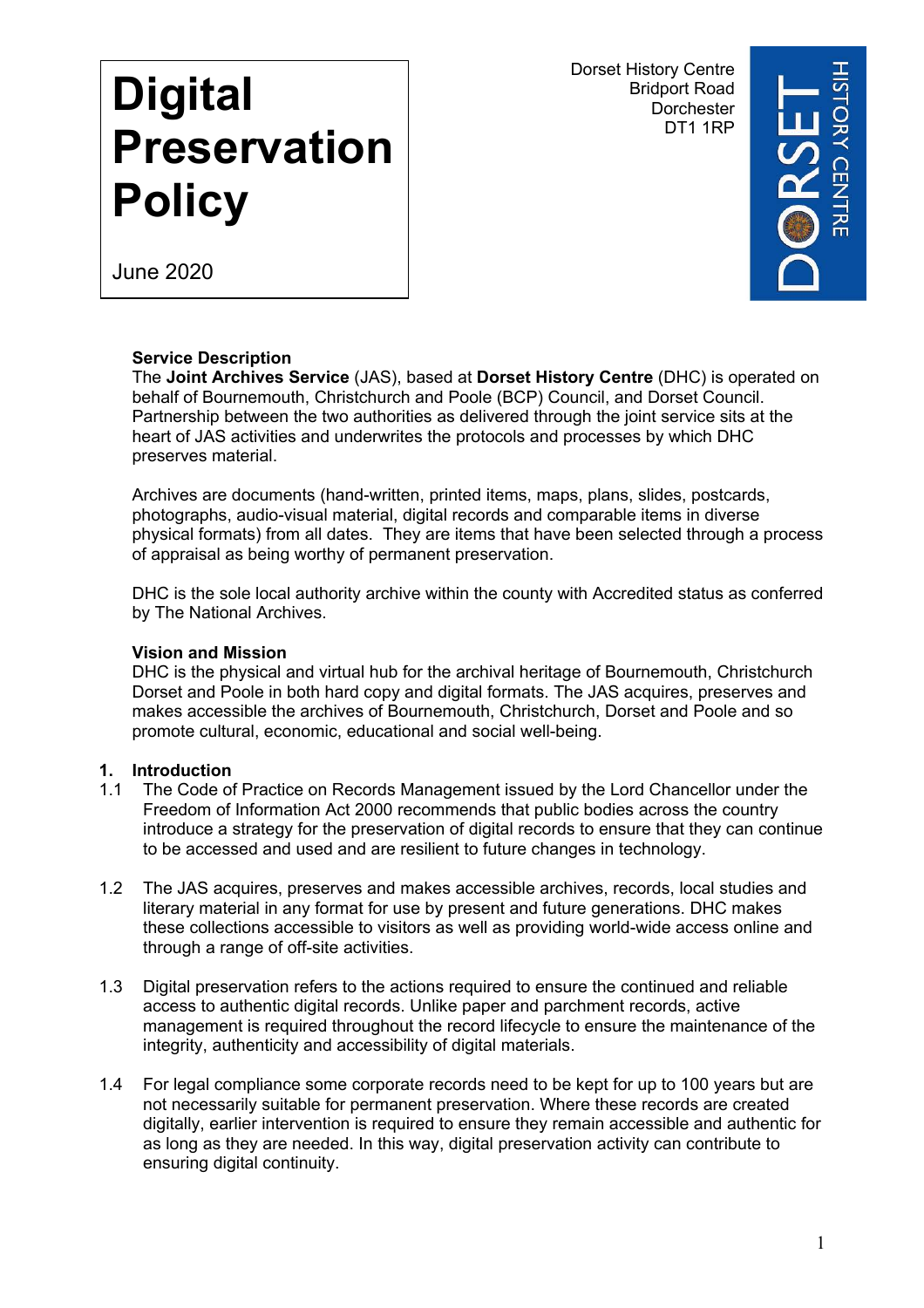- 1.5 At present, the JAS continues to accession significant quantities of paper records, of which it holds over a thousand cubic metres. However, an increasing quantity is now being received in electronic format and DHC is itself creating digital copies of hard copy originals for preservation or access reasons.
- 1.6 This digital heritage is at risk of being lost to posterity. Contributing factors include the rapid obsolescence of hardware, software and storage media, uncertainties about resources, responsibility and methods for maintenance and preservation, and legal barriers to digital preservation activity.

#### **2. Aim and Purpose**

- 2.1 The purpose of this policy is to affirm the JAS's formal commitment to address the challenges surrounding the indefinite preservation and accessibility of the unique digital archives of Bournemouth, Christchurch, Dorset and Poole.
- 2.2 Raise awareness of the need to address the long-term needs of digital materials amongst staff at BCP Council; Dorset Council and members of the public.
- 2.3 Encourage the transfer of digital archives to DHC by individuals, organisations and businesses.
- 2.4 Further procedures, standards, and guidance will be developed in future to address specific aspects of digital preservation.

#### **3. Scope**

- This Policy applies equally to digital material received from Bournemouth, Christchurch and Poole Council; Dorset Council; external depositors such as other local authorities, official organisations, groups and individuals; and material created in-house as accessible surrogates for use in and beyond DHC.
- 3.2 Digital material includes born-digital material, information which has been created and managed electronically; and digitised material, information which has been created in a non-digital form, but which has been subsequently converted to a digital form, e.g. through digitisation projects.
- 3.3 Digital material is selected for preservation by the JAS in accordance with the [Acquisitions](https://www.dorsetcouncil.gov.uk/libraries-history-culture/dorset-history-centre/dorset-history-centre-pdfs/dorset-history-centre-acquisition-policy.pdf) [Policy](https://www.dorsetcouncil.gov.uk/libraries-history-culture/dorset-history-centre/dorset-history-centre-pdfs/dorset-history-centre-acquisition-policy.pdf) (2020), and corporate retention schedules (for records created by local government agencies). This will include material requiring long-term, rather than permanent, preservation which is equally at risk from loss, corruption and obsolescence during its lifecycle.
- 3.4 This policy operates in conjunction with other relevant JAS policies.

#### **4. Preservation strategy**

- 4.1 Digital material selected for permanent preservation will be stored in a managed digital preservation environment (digital repository). The management software will be provided by a third party, with suitable measures in place to mitigate supplier failure and allow full data transfer.
- 4.2 Electronic material stored on removable media such as CDs, floppy disk and USB sticks will be transferred to the digital repository as soon as possible to mitigate the risk of permanent loss of content through hardware corruption, degradation and damage.
- 4.3 Creators of digital records will require guidance on the creation and management of sustainable digital resources, including the need to use open and standard file formats wherever possible. DHC will encourage good records management practice and provide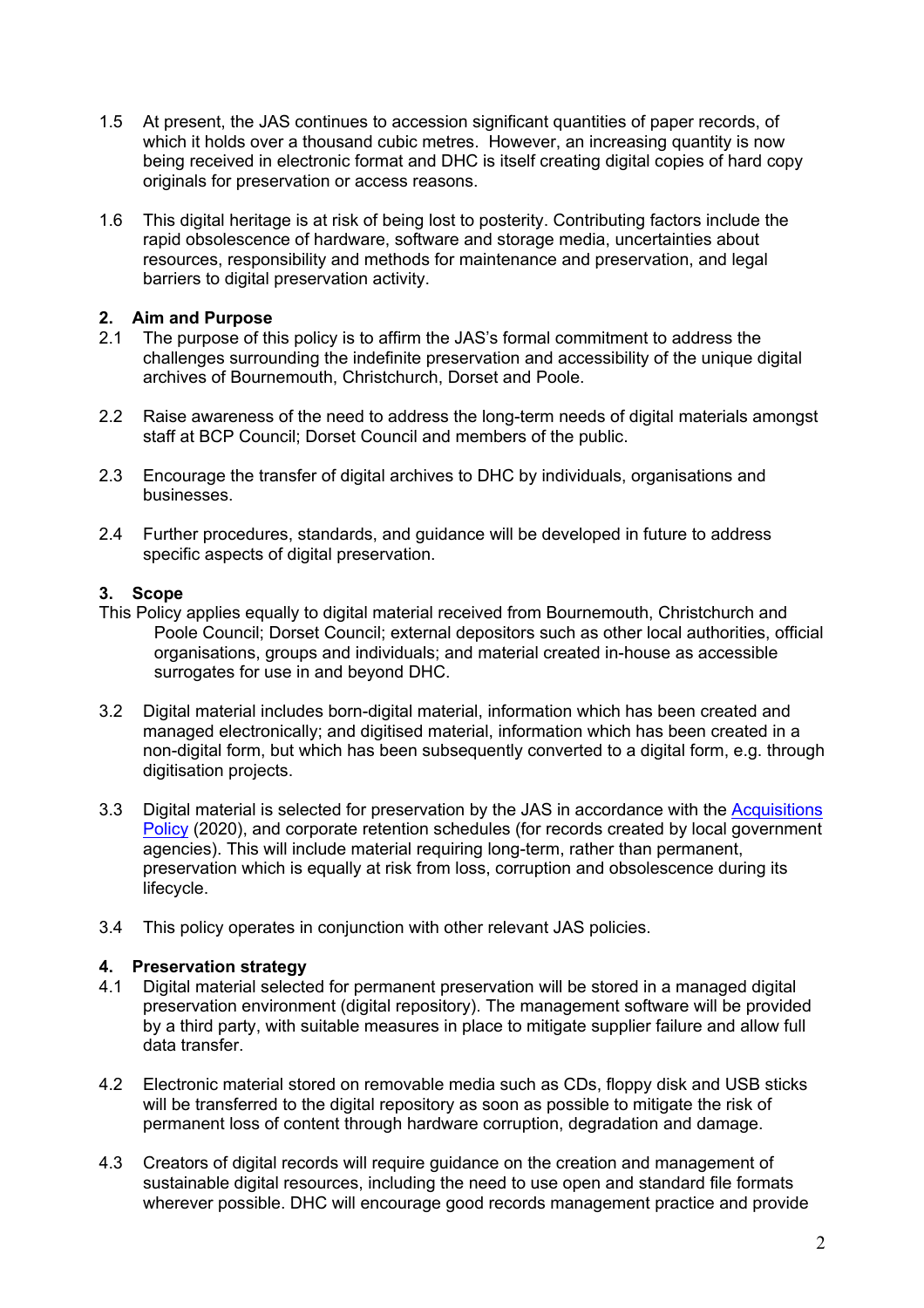advice to the owners of digital records in order to assist potential depositors of digital archives to create and curate records in a form which meets requirements for long-term preservation and digital continuity.

- 4.4 Where long-term, rather than permanent, preservation is required DHC will act as custodians of corporate records (BCP Council; Dorset Council) to ensure they remain accessible and authentic, with ownership of the records remaining with the originator.
- 4.5 DHC will endeavour to capture and preserve all appropriate metadata required for ongoing preservation, discovery, access and rights management of digital assets from all sources.
- 4.6 When appropriate, the JAS will use migration to more recent file formats as the preferred method of preservation. Migrating to another format involves, in most cases, minimal or no loss of content and simplifies access by ensuring that format technologies are current at the time of copying.
- 4.7 Copies of digital files made for preservation purposes shall be authentic and traceable to the original via metadata stored with the digital copy.
- 4.8 Provision for public access to non-restricted digital archives will be delivered online and on-site at DHC.

#### **5. Sustainability**

- 5.1 Long-term preservation of Dorset's digital archives requires continuing assessment of all the relevant resource commitments, including:
	- Technical infrastructure (equipment, software, maintenance and development)
	- Staffing
	- Financial (on-going budget commitments). Financial sustainability will be monitored by the JAS in order to track the digital preservation costs and overall sustainability of the repository.
	- Administrative oversight (policy reviews and strategies pertaining to digital archives held by DHC)
- 5.2 The JAS will continue to monitor the growth of the digital archive and use this information to inform sustainability planning. The potential for income generation from digital resources will be investigated.

#### **6. Standards and legislation**

- 6.1 The JAS intends to adhere to emerging standards and best practice for digital preservation. Standards and guidance which inform digital preservation strategies and processes developed by DHC include the following:
	- ISO 14721:2003 The OAIS (Open Archival Information System):
	- The Dublin Core Metadata Element Set (ISO Standard 15836);
	- BS 4783 Storage, Transportation and Maintenance of Media for Use in Data Processing and Information Storage;
	- Code of Practice for Legal Admissibility and Evidential Weight of Information Stored Electronically
- 6.2 At DHC archives and local studies are stored in high quality accommodation which meets fully the British Standard for the storage and exhibition of archival documents (BS 4971:2017)
- 6.3 All data will be managed in accordance with the Freedom of Information Act, Data Protection Act and Environmental Information Regulations.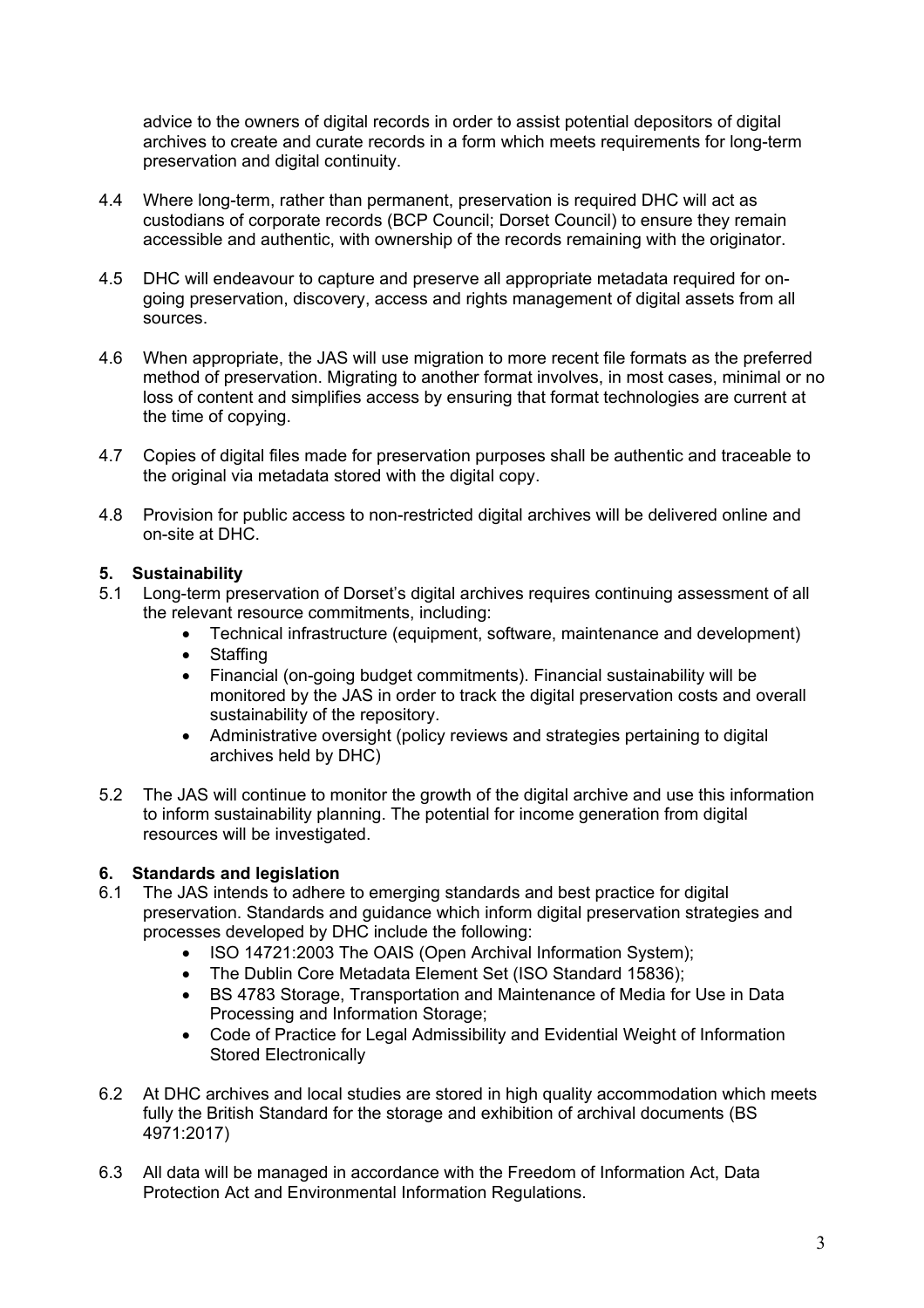#### **7. Roles and responsibilities**

- 7.1 Dorset History Centre responsible for ensuring that:
	- Appropriate advice and guidance is given to depositing bodies, including staff and councillors within BCP Council, and Dorset Council.
	- Professional standards for digital preservation are met and that compliance is regularly reviewed.
	- Records identified for permanent preservation are transferred as appropriate to DHC.
- 7.2 Allied professionals (including information governance, records management and IT) within BCP Council, and Dorset Council

Responsibility for ensuring that:

- Digital preservation issues are considered and included in relevant strategies and projects, including procuring new software or hardware.
- Digital information is managed in such a way that facilitates adherence to this policy now and in the future.
- Where appropriate, strategies are put in place to ensure the regular migration of records held solely in digital format.
- A collaborative approach is adopted to facilitate good management of information throughout its life-cycle.
- 7.3 Senior officers and Cabinet member leads BCP Council, and Dorset Council Responsibility for ensuring that:
	- Digital preservation is recognised as a corporate concern within the councils and receives the necessary levels of organisational support and resources required to ensure effectiveness.
	- Staff are supported in terms of training and development to enable them to address digital preservation issues.
	- The corporate digital preservation policy and its associated guidelines are implemented within their department/service/section.
- 7.4 Depositors (including staff within BCP Council, and Dorset Council) Responsibility for ensuring that:
	- Digital records are submitted in a suitable condition for acceptance by the archive, including all appropriate metadata
	- Advice is sought from DHC at the earliest opportunity with regard to digital material created for the archive

#### **8. Communication**

- 8.1 DHC consults and/or liaises with other bodies across Bournemouth, Christchurch, Dorset and Poole regarding the acquisition of digital materials in which there may be a common interest. It will also consult whenever this policy is revised.
- 8.2 An annual reports of accessions of archives is made to The National Archives. This is published online.

#### **9. Review of the Policy**

9.1 The policy will be reviewed in consultation with interested organisations, stakeholders and individuals every 3 years to take into account any new legislation, regulations, guidance, or business practices. The policy will be next reviewed in June 2023.

#### **10. Further information or comment**

10.1 Copies of this policy are available in large print.